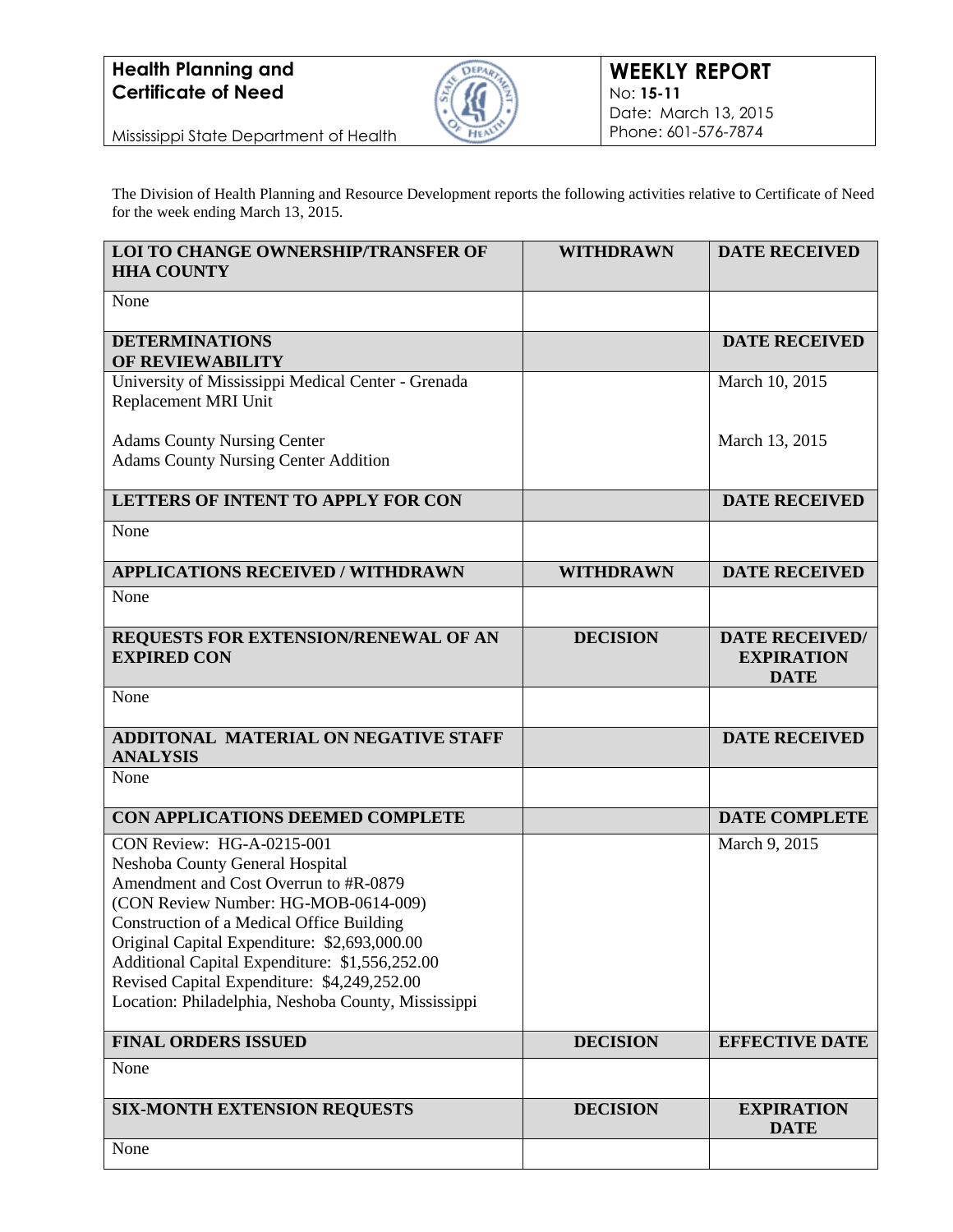

### **WEEKLY REPORT** No: **15-11** Date: March 13, 2015 Phone: 601-576-7874

Mississippi State Department of Health

| HEARINGS DURING THE COURSE OF REVIEW                                                                                                                                                                                                                                                | <b>REQUESTED</b>   | <b>DATE</b><br><b>SCHEDULED</b> |
|-------------------------------------------------------------------------------------------------------------------------------------------------------------------------------------------------------------------------------------------------------------------------------------|--------------------|---------------------------------|
| <b>CON Review Number: HG-NIS-1214-021</b><br>River Oaks, LLC d/b/a River Oaks Hospital<br>Establishment of a Diagnostic Catheterization and PCI<br>Services and Acquisition of Related Equipment<br>Capital Expenditure: \$900,000<br>Location: Flowood, Rankin County, Mississippi |                    |                                 |
| Requestor(s): St. Dominic-Jackson Memorial Hospital                                                                                                                                                                                                                                 | March 6, 2015      | To Be Scheduled                 |
| Mississippi Baptist Medical Center, Inc. d/b/a Mississippi<br><b>Baptist Medical Center</b>                                                                                                                                                                                         | March 11, 2015     | To Be Scheduled                 |
| <b>CON Review Number: ASC-NIS-0614-008</b><br>Madison Physician Surgery Center<br>Establishment of a Multi-Specialty Ambulatory Surgery<br>Center<br>Capital Expenditure: \$1,869,414.00<br>Location: Madison, Madison County, Mississippi                                          |                    |                                 |
| Requestor(s): Madison Physician Surgery Center                                                                                                                                                                                                                                      | September 10, 2014 | To Be Scheduled                 |
| CON Review: HG-RLS-1210-039<br>Patients' Choice Medical Center, Raleigh<br>Lease/Relocation of 10 Chemical Dependency Beds &<br>Offering of Adult Chemical Dependency Services<br>Capital Expenditure: \$58,400                                                                     |                    |                                 |
| Requestor: Alliance Health Center, Meridian                                                                                                                                                                                                                                         | March 16, 2011     | To Be Scheduled                 |
| CON Review: FSF-NIS-0610-025<br>Gumtree Imaging, LLC Tupelo<br>Acquisition/Establishment and Offering of MRI Services<br>Capital Expenditure: \$1,090,000                                                                                                                           |                    |                                 |
| Requestor: The Imaging Center at Gloster Creek Village                                                                                                                                                                                                                              | August 26, 2010    | To Be Scheduled                 |
| CON Review: ESRD-NIS-0908-031<br>Fresenius Medical Care-Calhoun City<br>Establish/Const of a 6-Station ESRD Facility in<br><b>Calhoun County</b><br>Capital Expenditure: \$462,471                                                                                                  |                    |                                 |
| Requestor: Fresenius Medical Care                                                                                                                                                                                                                                                   | March 9, 2010      | To Be Scheduled                 |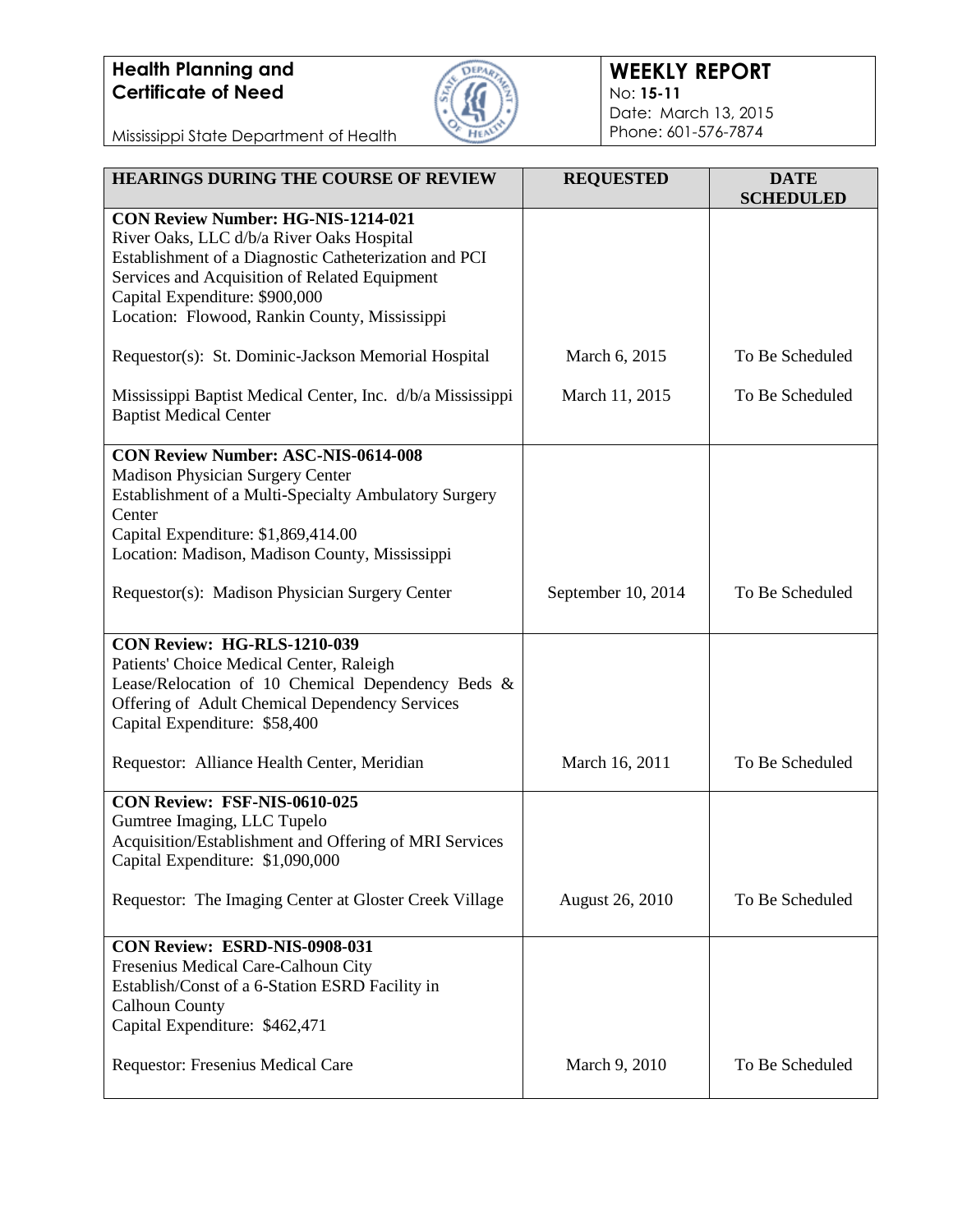

### **WEEKLY REPORT** No: **15-11** Date: March 13, 2015 Phone: 601-576-7874

Mississippi State Department of Health

| Fresenius Medical Care-West Point<br>Establish/Const of a 10-Station ESRD Facility in<br>Clay County<br>Capital Expenditure: \$380,000 |                  |                                 |
|----------------------------------------------------------------------------------------------------------------------------------------|------------------|---------------------------------|
|                                                                                                                                        |                  |                                 |
|                                                                                                                                        |                  |                                 |
|                                                                                                                                        |                  |                                 |
|                                                                                                                                        |                  |                                 |
| Requestor: Fresenius Medical Care                                                                                                      | March 9, 2010    | To Be Scheduled                 |
| <b>CON Review: ESRD-NIS-0908:035</b>                                                                                                   |                  |                                 |
| Fresenius Medical Care-Water Valley                                                                                                    |                  |                                 |
| Establish/Const. of a 6-Station ESRD facility in                                                                                       |                  |                                 |
| Yalobusha County                                                                                                                       |                  |                                 |
| Capital Expenditure: \$462,471                                                                                                         |                  |                                 |
| Requestor: Fresenius Medical Care                                                                                                      | March 9, 2010    | To Be Scheduled                 |
| CON Review: FSF-NIS-0808-024                                                                                                           |                  |                                 |
| Advanced Medical Imaging of Greenville, LLC                                                                                            |                  |                                 |
| Provision of MRI Services in Washington County                                                                                         |                  |                                 |
| Capital Expenditure: \$0                                                                                                               |                  |                                 |
|                                                                                                                                        |                  |                                 |
| Requestor: Delta Regional Medical Center                                                                                               | December 3, 2008 | To Be Scheduled                 |
| CON Review: FSF-NIS-0807-018                                                                                                           |                  |                                 |
| Desoto Imaging and Diagnostics, LLC                                                                                                    |                  |                                 |
| <b>Establishment of Mobile PET Services</b>                                                                                            |                  |                                 |
| Capital Expenditure: \$0                                                                                                               |                  |                                 |
| Requestor: Baptist Memorial Hospital - DeSoto                                                                                          | December 3, 2007 | To Be Scheduled                 |
| CON Review: HG-NIS-1206-038                                                                                                            |                  |                                 |
| Laird Hospital, Inc.                                                                                                                   |                  |                                 |
| Offering of MRI Services at Rush Medical Clinic,                                                                                       |                  |                                 |
| Philadelphia                                                                                                                           |                  |                                 |
| Capital Expenditure: \$14,500                                                                                                          |                  |                                 |
| Requestors: Neshoba County General Hospital & InSight                                                                                  | May 2, 2007      | To Be Scheduled                 |
| <b>Health Corporation</b>                                                                                                              |                  |                                 |
| CON Review: FSF-NIS-1006-031                                                                                                           |                  |                                 |
| Starkville Orthopedic Clinic, Starkville                                                                                               |                  |                                 |
| Acquisition of MRI Equipment and Offering of Open                                                                                      |                  |                                 |
| <b>Orthopedic MRI Services</b>                                                                                                         |                  |                                 |
| Capital Expenditure: \$802,060                                                                                                         |                  |                                 |
| Requestor: Oktibbeha County Hospital                                                                                                   | January 16, 2007 | To Be Scheduled                 |
| OTHER HEARINGS DURING THE COURSE OF<br><b>REVIEW</b>                                                                                   | <b>REQUESTED</b> | <b>DATE</b><br><b>SCHEDULED</b> |